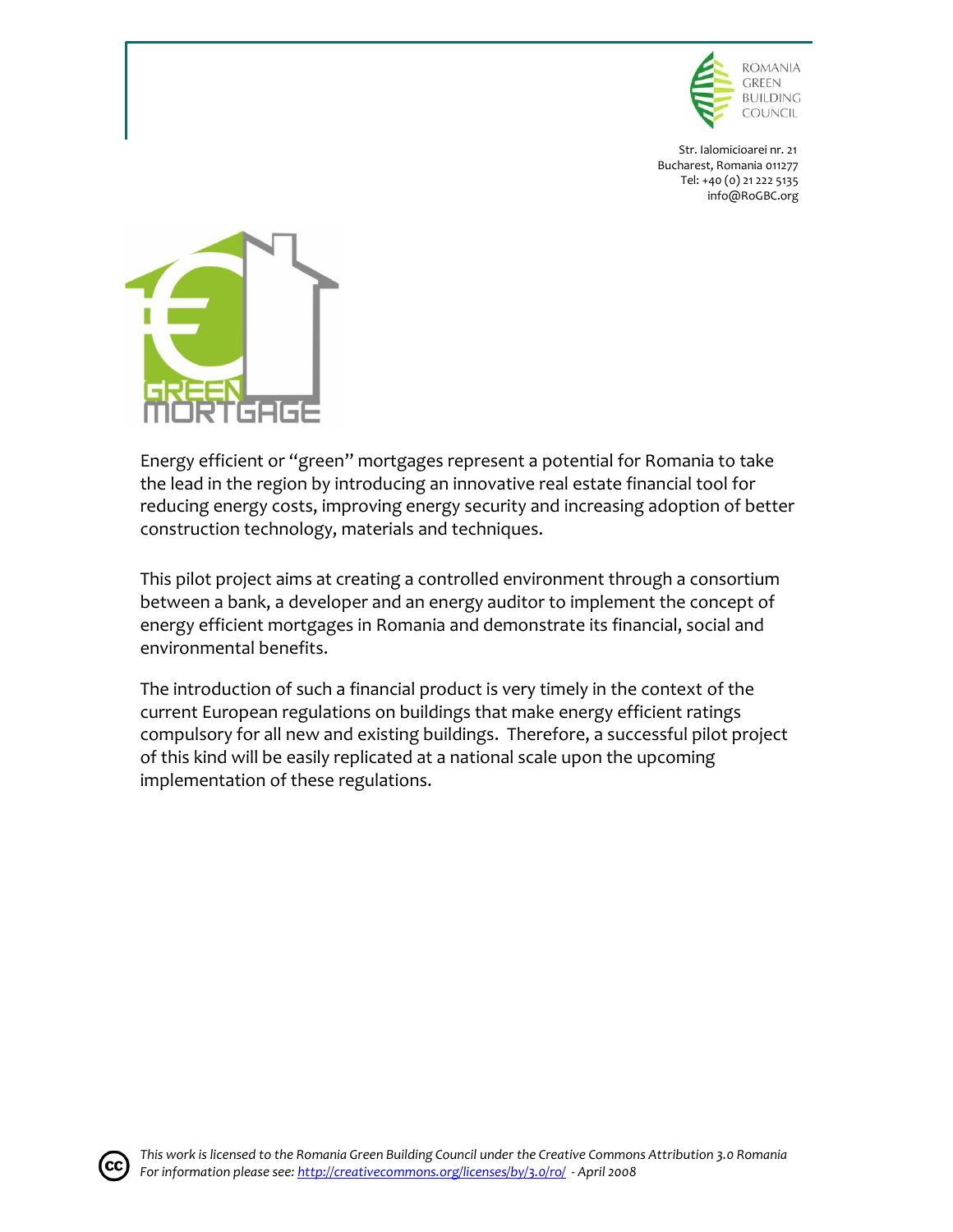## **Rationale**

#### **Facts**

- o There is a close correlation between the energy efficiency performance of a building and the level of quality in the design, construction and operation of a building.
- o Buildings account for over 30% of total energy consumption and 40 to 50% of Co<sup>2</sup> emissions in Europe
- o The current buildings regulations impose only a low level of energy efficiency which leads to high energy costs for the end-users during the period of operation and ownership
- o Romania has a housing deficit and faces a period of substantial residential construction in the medium to long term.
- o Romania has implemented the "Energy Performance for Buildings Directive" requiring Energy Performance Certificates for new buildings as of January 2007. The cost of the energy audit, therefore, no longer represents an optional cost but a required cost of the real estate developer.
- o The current economic challenges notwithstanding, energy and natural resource usage and price are expected to increase dramatically due to global economic and population trends.

### **Implications**

### o **Economic:**

- o The energy bill will constantly increase affecting households' available income.
- o Energy costs and security are becoming a big concern for Romania's economic future
- o **Social:** loss of energy subsidies will affect all households for all income levels. This does, however, effect the low and middle-income class of the population as the energy bill is a higher percentage of their income and they generally live in lower quality (hence lower energy efficient) houses.
- o **Environmental:** at the planned rate of construction, the negative impact is increasing significantly on the environment, the impact on the stock of fuels and sustainable supply of natural resources.

#### **Need for action:**

Given all the above facts and implications, it results that energy efficient buildings are a necessary and economically preferable solution.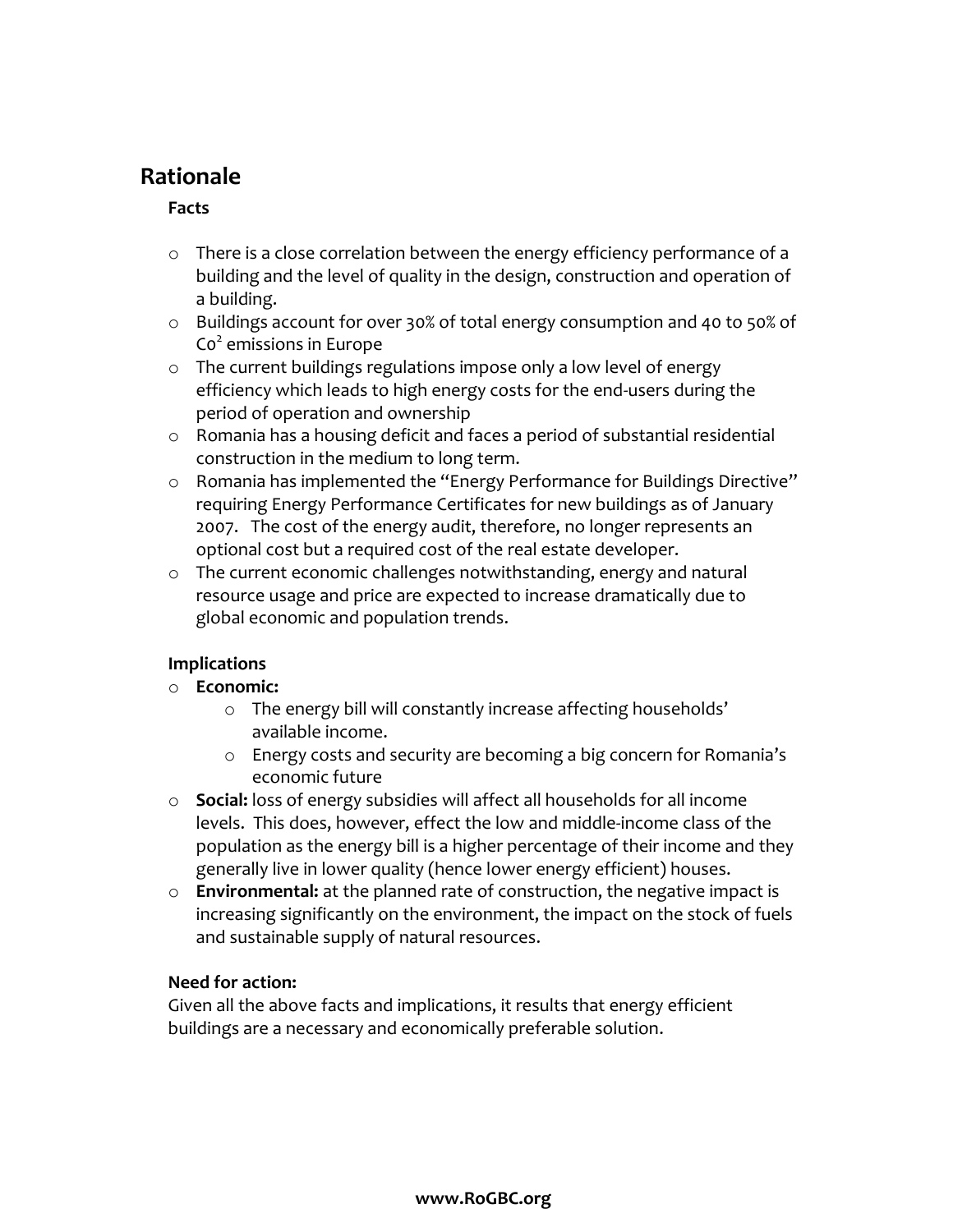#### **Financial Barrier:**

One of the most important barriers<sup>1</sup> that prevents energy efficient buildings from becoming mainstream is the issue of financing, especially related to the initial cost barrier. Even if buyers are convinced of the long-term benefits of an energy efficient home, the higher initial investment prevents them from buying an energy efficient house. This in its turn reduces the developers' incentives in constructing an energy efficient building. The purpose of this pilot project is to tackle and eliminate this financial barrier in a controlled environment.

#### **Energy Efficient or "Green" Mortgages:**

An energy efficient house reduces the utilities bill allowing households to save extra cash that can be further applied to paying back a larger loan instalment. An energy efficient mortgage covers the extra financial investment that is needed to make the energy efficient improvements upfront, recognising that the money will be recovered through the savings that occur over the lifetime of the building. This could imply larger loan amounts, increased debt-to-income ratios (a larger amount of the borrower's income can be applied to the monthly debt instalments) or other financial incentives offered.

**Objective:** Implementation of an innovative private sector-led financial product (energy efficient mortgages) based on the financial benefits of energy efficiency in buildings, in order to facilitate the adoption of energy efficient and ecological technologies in residential building development.

 $\overline{a}$ 

<sup>&</sup>lt;sup>1</sup> Financing Energy Efficient Homes,

<http://www.iea.org/textbase/papers/2007/FinancialBarrierBuilding.pdf> . Other barriers to energy efficient buildings are: information and awareness issues, standardised measures and control, the nature of the building market and perverse incentives of the players, principal agent problem, habits and reluctance to change of both constructors and home buyers, lack of skills and knowledge.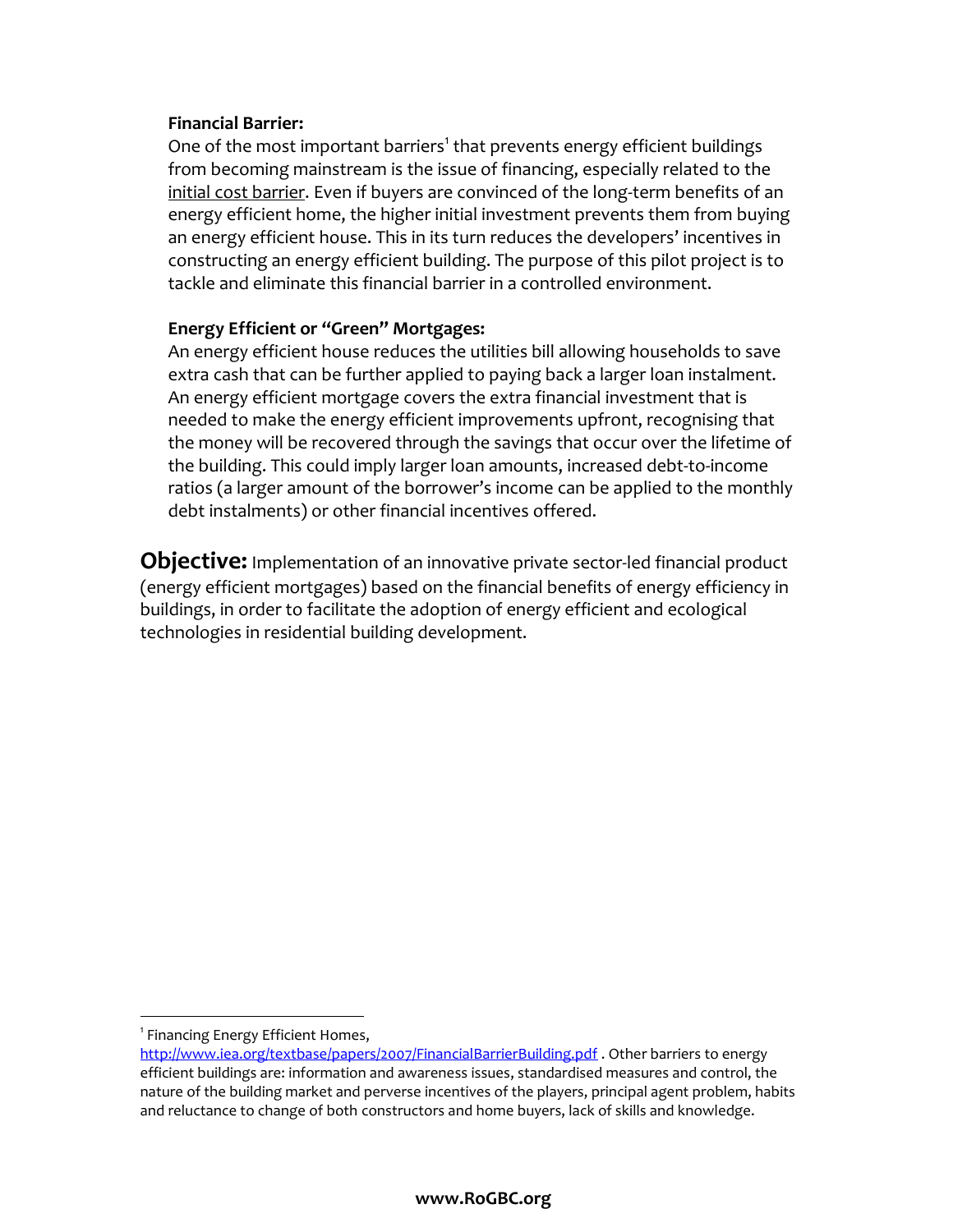**Brief description:** The project proposes the creation of a consortium between a real estate developer, a bank and a certified energy auditing company.

- o The **developer** would agree to create a residential development with high energy efficiency standards (targeting an "A" grade).
- o A qualified **energy auditor** would assess/rate and control the energy efficiency of the development, quantify the energy savings as compared to a regular building, and issue the required energy efficiency rating certificate.
- o The **bank** would evaluate the monetary value of the energy savings and will implement preferential:
	- o Project finance: increased financing for the energy efficiency features (this function may be performed by an investor, not necessarily the bank)
	- o Energy efficient mortgages for the buyers of the homes
- o The **homebuyer** receives a more valuable home and pays the same or less for their total monthly cost due to realized energy savings.

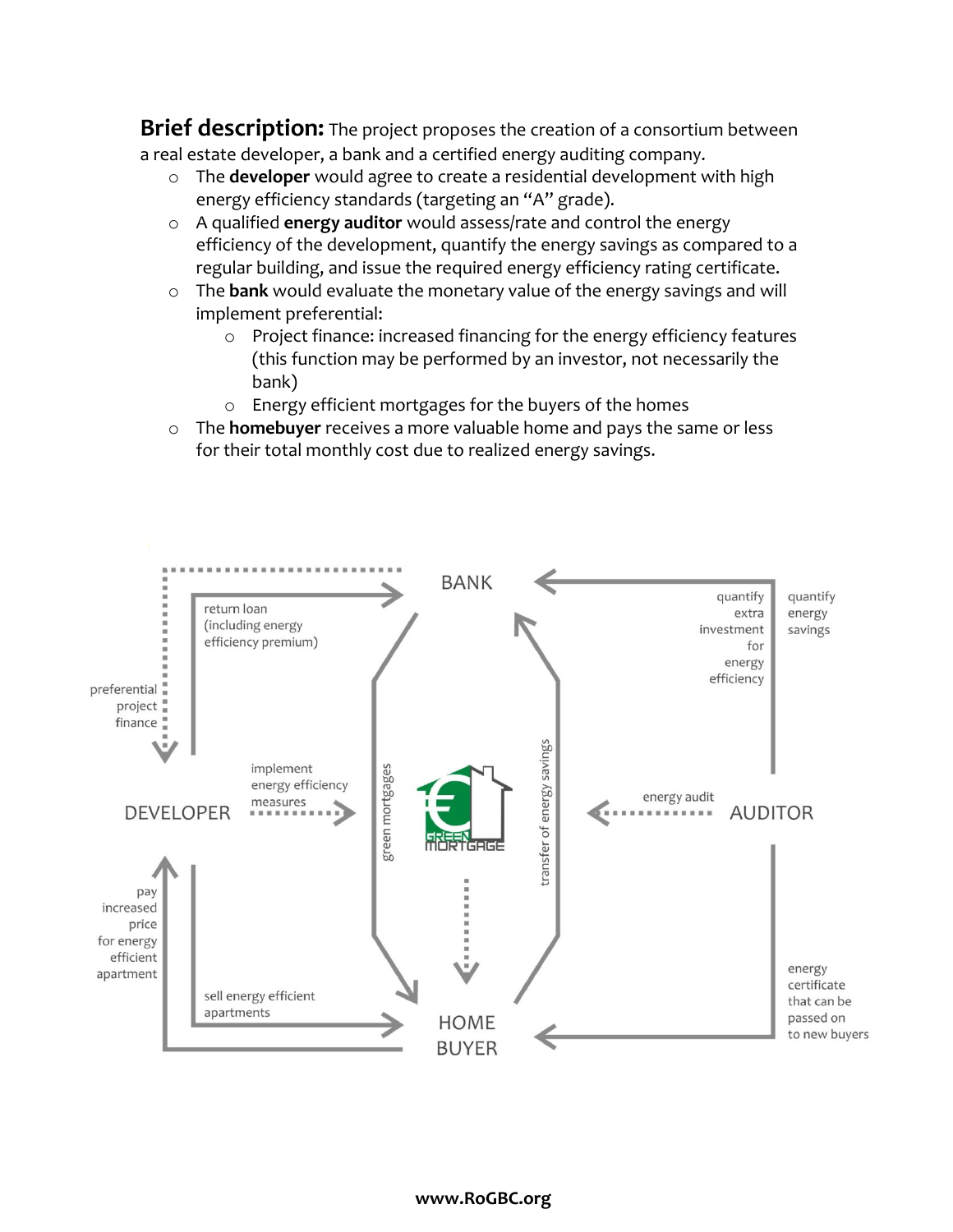Such a consortium creates a mechanism that allows for the energy efficiency savings to be transferred from the developer to the home buyers without any financial impact. The banks role is to allow the energy efficiency improvements to pay for themselves and to reduce both the initial financial risk of both the developer (who gains certainty of a market for the higher performing building) and the home buyer (whose upfront investment is minimized).

# **Benefits**

### **General benefits of the project:**

- o Elimination of the initial cost barrier for implementing energy efficient residential projects
- $\circ$  Overcome other market failures that seriously inhibit the construction of energy efficient buildings including:
	- o The "agency problem" the different interests of the developer and buyer are aligned though bank financing
	- o The "information problem" lack of understanding of the home buyer of the reduction in the overall life-cycle costs due to energy efficiency measures is overcome by the energy audit and bank financing
	- o The "rationality problem" people do not always act rationally in their economic interests when assessing short-term vs long-term benefits. Introducing an Energy Efficiency component into financing brings a new incentive that transforms long-term into short term benefits.
- o Recognizes the higher value of an energy efficient building in terms of income security, quality, and market value.
- o Demonstrates a concept that can be replicated and scaled upward.

## **The project will also bring important benefits to all the stakeholders:**

- o For the **developer**, this scheme provides:
	- o Secure financing for the cost increase due to energy efficiency measures
	- o Transferring the increased cost to the home-buyer to the homebuyer who will ultimately benefit from the investment
	- o Increased demand for a unique market offering and competitive advantage (as the home-buyer does not feel the burden of the increased initial costs that are covered by the loan).
- o For the **home-buyer** the scheme provides:
	- o Benefit from an energy efficient and better quality house with no additional cost (or even net benefit from energy savings: See financial calculations)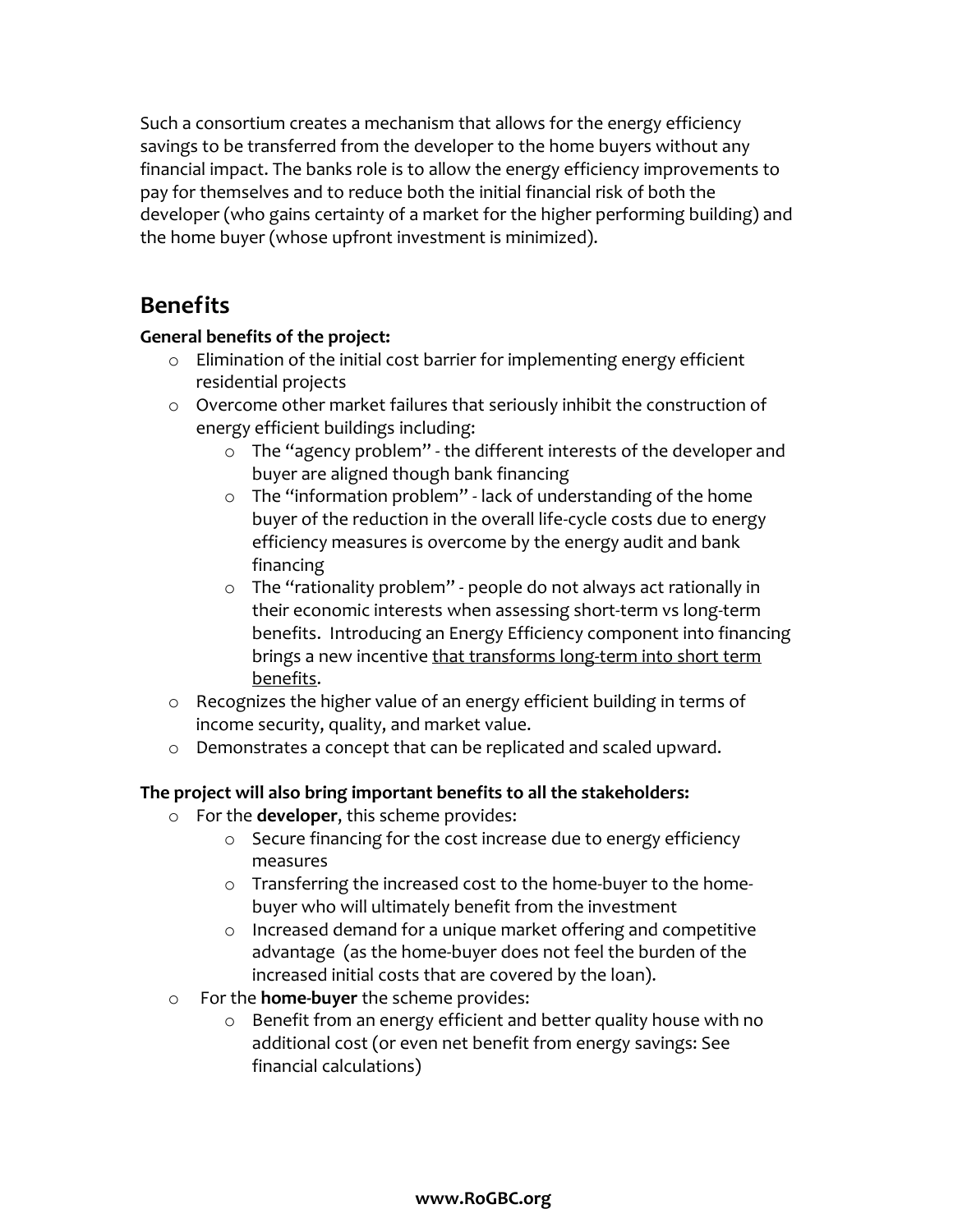- o A higher price in case of reselling the house due to an "A" energy efficiency rating and the inherent quality improvements.
- o For the **bank** this scheme provides:
	- o Introduction of a new financial product with predicable costs and revenues
	- o A possibility to tap into a niche market with very good prospects
	- o An additional indication of a housing unit's long-term value.
	- o Differentiation in a highly competitive banking market

# **Risks and mitigating factors**

- o **Lack of demand for housing.** This is a risk related to the general state of the real estate market and not this energy efficiency scheme. In effect, an energy efficient building should have a higher demand than regular buildings in every real estate market.
- o **Default of home buyers.** The energy efficiency adds very little additional default risk which is related only to the propensity of home buyers to spend the energy savings rather than use them to pay back additional mortgage costs. This risk to the bank could be mitigated by creating a government program that guarantees the additional amount of loan that is given for energy efficiency houses. This reduces the perceived risk of the banks and provides a low-cost incentive for energy efficient buildings (as compared to other types of subsidies).
- o **Lower than expected performance of energy savings equipment and installations mean less energy savings.** The requirements to achieve a top score provide a strong degree of assurance the building will perform to expectations. Components such as insulation and high efficiency Heating, Ventilating, and Air Conditioning (HVAC) equipment have been thoroughly research with predictable results and, in the case of HVAC, backed by manufacturers' guarantees.
- o **Overestimation of the energy efficiency savings by the certified auditors.** This risk can be mitigated by carefully choosing the preferred energy auditors for the project. There is a defined methodology and apprentice auditors are required to work with senior auditors for an initial period.
- o **Falling energy prices.** Despite current economic challenges, energy prices and energy scarcity are predicted to go substantially higher. An increasing willingness of the EU and Romanian government to "price carbon" and tax inefficient behaviour reduces the likelihood that the energy price to the end consumer will decrease. Dramatic and widespread technological advances in "green" energy might reduce long term prices but the positive economic benefits of this optimistic scenario should clearly outweigh the smaller differential in financial savings due to energy efficiency measures.